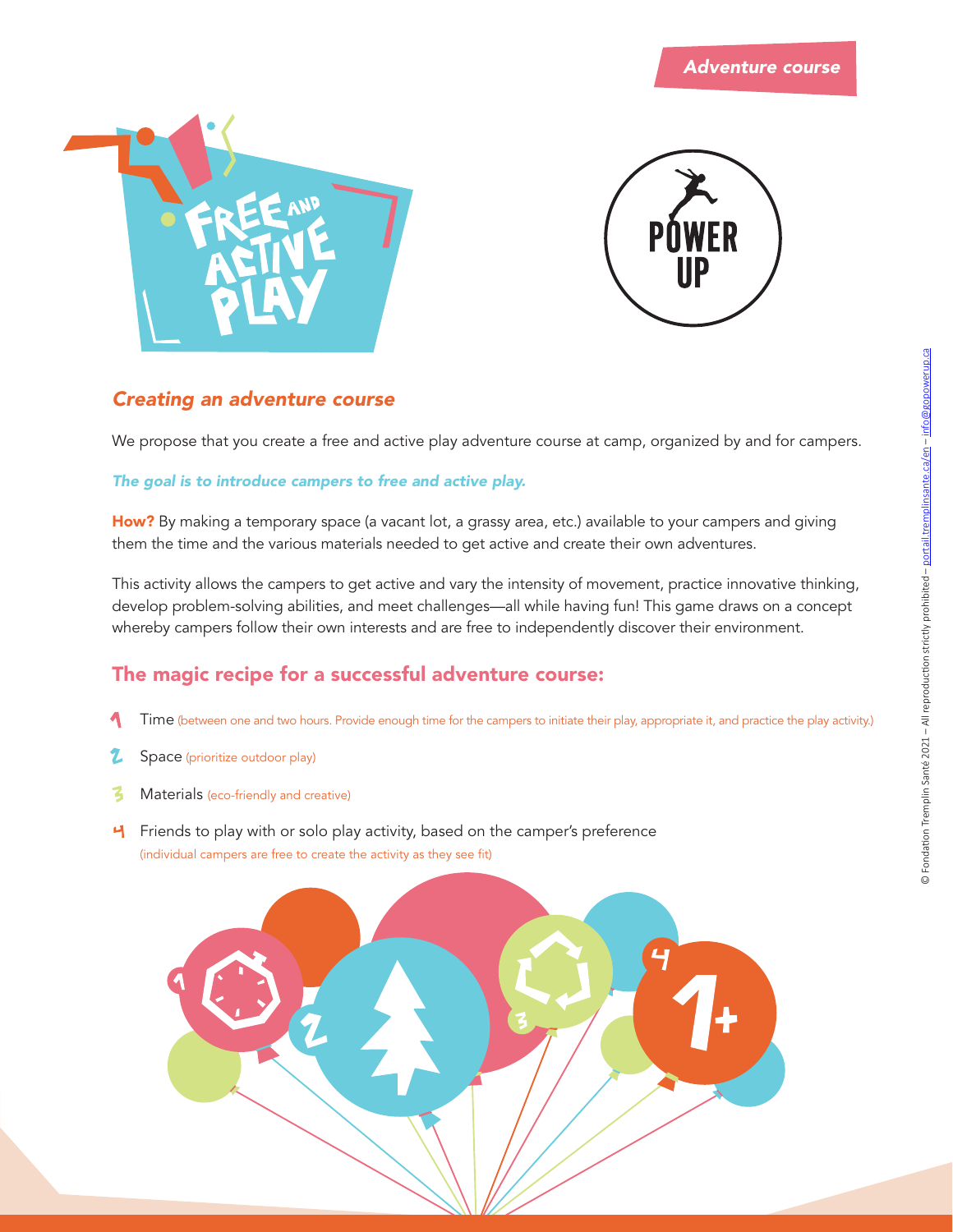

## *List of potential materials to use in the activity:*



Rolls (toilet paper, paper towels, etc.)

Egg and milk cartons, etc.

Clothes pins

Milk crates

Sponges

Pool noodles

Baskets of all kinds (laundry baskets, etc.)

Various balloons

Feathers

Various fabrics

Soap bubbles

Paint

Various boxes (shoes, tissues, macaroni, cereal, etc.)

Paint brushes and rollers

Wooden boards

Large cardboard boxes (moving boxes)

Tires Various tubes Large wooden wire spools Any kind of rope (skipping rope) Pots Bubble wrap Drop sheets (canvas) Innertubes (bicycle) Sand or earth Traffic cones Casters (bicycle training wheels, stroller wheels) Parachute Carpet Kitchen accessories (aluminum plates, plastic glasses, wooden spoons, pots, etc.)

#### **Example of how to arrange the play area:**





**The City's Mobile Adventure Playground Learning more about unstructured play City of Calgary**

**Libres et créatifs Alliance sherbrookoise pour des jeunes en santé**



*Tricks and tips*

Make sure that the materials are clean and in good condition. Avoid glass and sharp objects.

- 
- 
- *pour les saines habitudes de vie.*